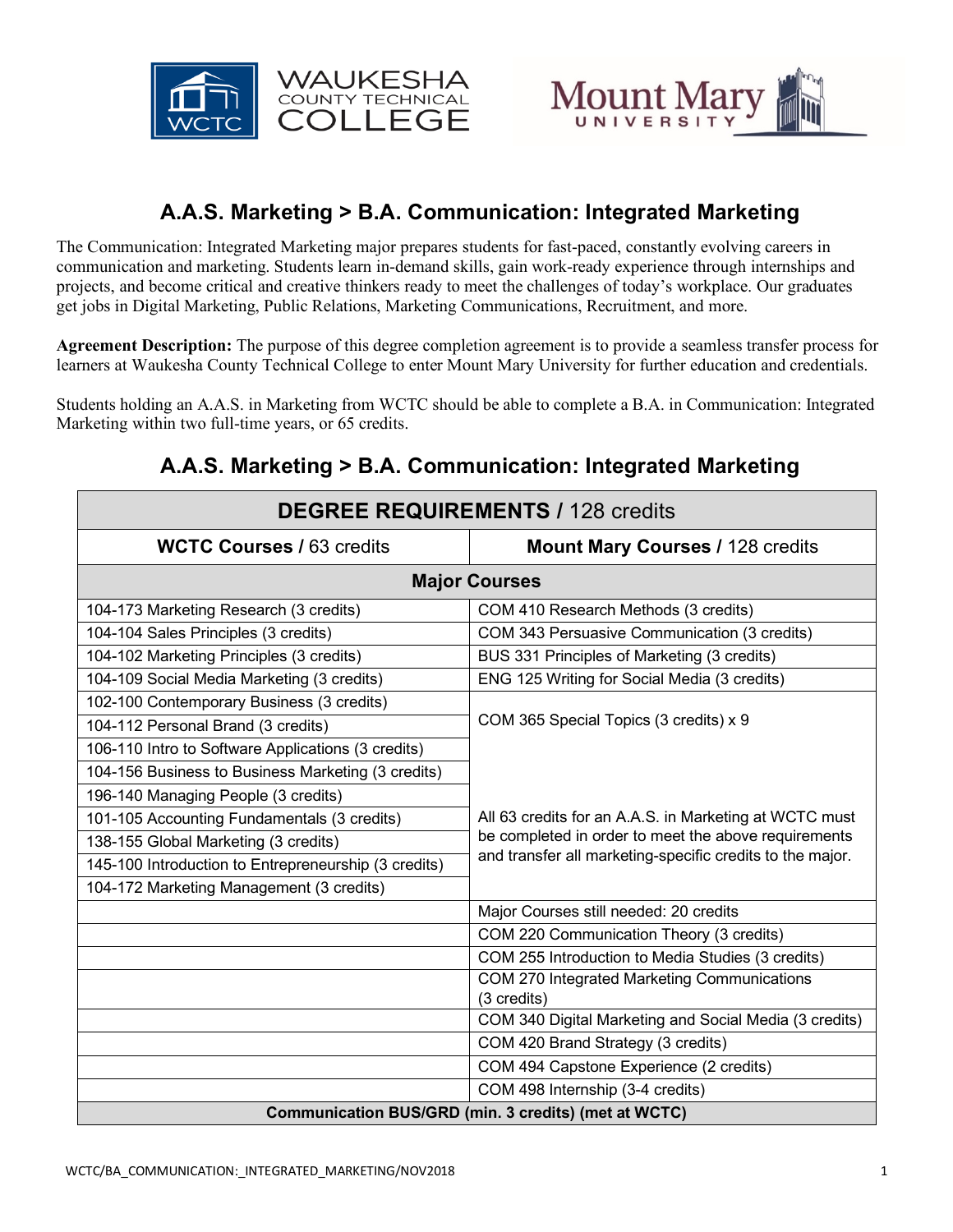| 145-100 Introduction to Entrepreneurship (3 credits)                                          | BUS 260 Introduction to Entrepreneurship (3 credits)               |
|-----------------------------------------------------------------------------------------------|--------------------------------------------------------------------|
| 104-125 Advertising (3 credits)                                                               | BUS 360 Advertising & Promotion (3 credits)                        |
| <b>Communication PR (min. 3 credits) (met at WCTC)</b>                                        |                                                                    |
| 104-165 Marketing Public Relations (3 credits)                                                | COM 301 Introduction to Public Relations (3 credits)               |
| Communication COM/ENG (min. 6 credits) (met at WCTC)                                          |                                                                    |
| Core Courses (min. 48 credits, including 3 credits with global designation)                   |                                                                    |
| Philosophy/Theology (min. 10 credits)                                                         |                                                                    |
|                                                                                               | SEA 101 Search for Meaning (4 credits)                             |
|                                                                                               | Theology (min. 3 credits) (prereq. SEA 101)                        |
|                                                                                               | Philosophy (min. 3 credits) (prereq. SEA 101)                      |
| <b>Communication/Math (min. 11 credits)</b>                                                   |                                                                    |
|                                                                                               | Composition (min. 3 credits: ENG 120 required)                     |
| 809-136 English Composition 1 (3 credits)                                                     | ENG 110 Intro to College Writing (3 credits)                       |
|                                                                                               | ENG 120 College Research Writing (3 credits)                       |
|                                                                                               | <b>Communication (min. 2 credits)</b>                              |
| 801-196 Oral/Interpersonal Communication (3 credits)                                          | COM 104 Public Speaking (2 credits)                                |
|                                                                                               | Mathematics requirement (min. 3 credits at level<br>104 or higher) |
| 804-123 Math w/Business Applications (3 credits)                                              | MAT 104 Contemporary Mathematics (3 credits)                       |
|                                                                                               | World Language (min. 3 credits or equivalency<br>fulfilled)        |
| Literature/Fine Arts (min. 9 credits) There are many courses that meet this requirement.      |                                                                    |
|                                                                                               | Fine Arts (min. 3 credits)                                         |
|                                                                                               | Literature (min. 3 credits)                                        |
| Option: (min. 3 credits) Choose three additional credits from either Fine Arts or Literature. |                                                                    |
| Humanistics (min. 9 credits)                                                                  |                                                                    |
|                                                                                               | History (min. 3 credits)                                           |
| <b>Behavioral/Social Science (min. 3 credits)</b>                                             |                                                                    |
| 809-196 Introduction to Sociology (3 credits)                                                 | SOC 101 Introductory Sociology (3 credits)                         |
| 809-199 Psychology of Human Relations (3 credits)                                             | PSY 100 Psychology of Human Adjustment (3 credits)                 |
| 809-195 Economics (3 credits)                                                                 | BUS 301 Microeconomics (4 credits)                                 |
| <b>Natural Sciences (min. 3 credits)</b>                                                      |                                                                    |
| Elective credits (counting toward min. 128)                                                   |                                                                    |

*\*This chart represents only those courses required for an A.A.S. Marketing Management from Waukesha County Technical College. A student may have accrued more credits, and up to 72 credits will be granted for courses at Waukesha County Technical College in which a student has earned a grade of "C" (2.0) or better.*

### **Graduation Requirements**

- 1. A total of 128 credits are required to graduate. (A minimum of 32 credits must be earned at Mount Mary. Up to 72 credits will be granted for courses at Waukesha County Technical College in which a student has earned a grade of " $C$ "  $(2.0)$  or better.)
- 2. Course work must include writing, communication, mathematics, world language, and global competency. See current Undergraduate Bulletin for all graduation requirements.
- 3. **48 credits must be earned in the core curriculum courses.**